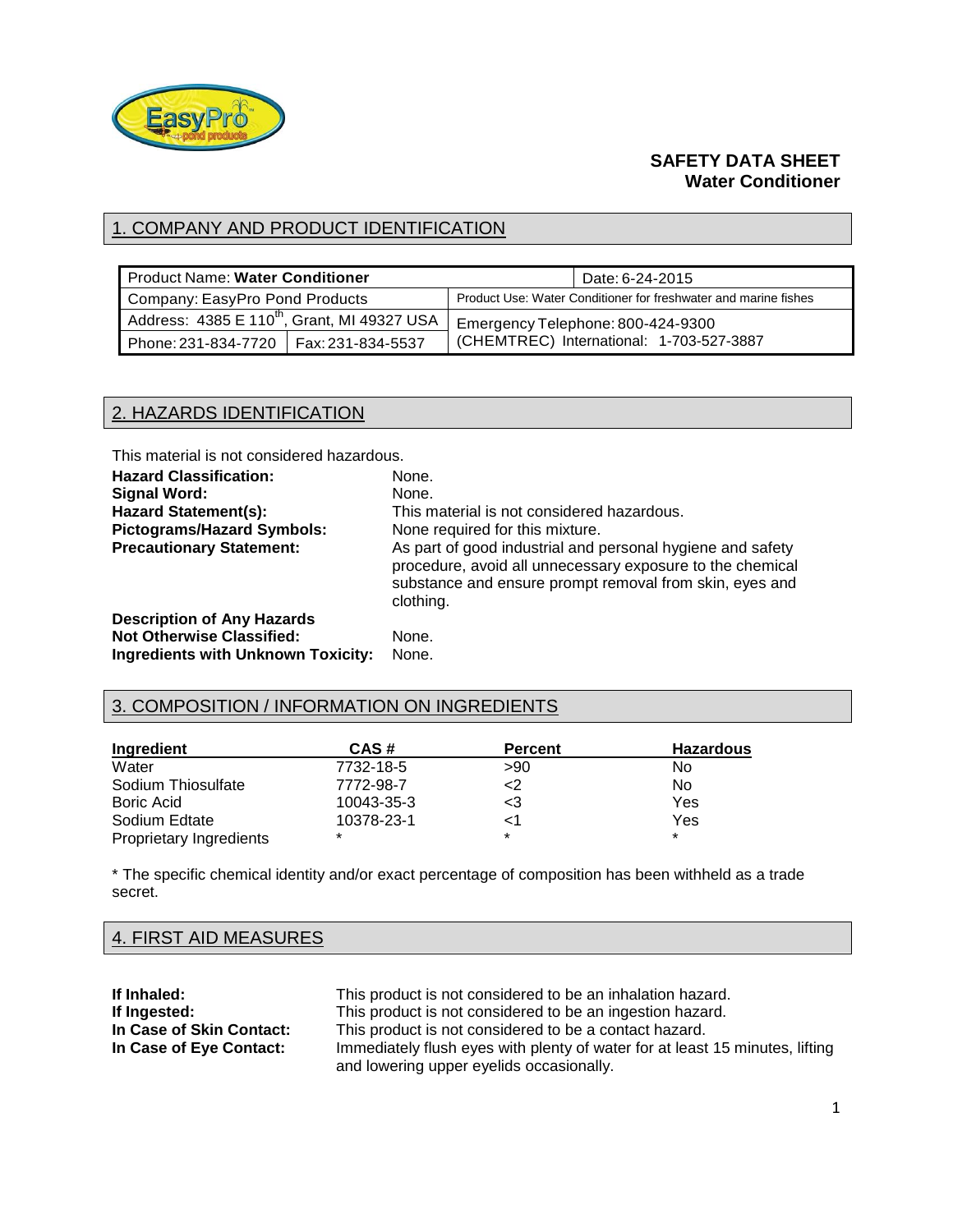# 5. FIRE FIGHTING MEASURES

This product is not considered to be a fire hazard.

| Fire:                            | Not combustible                                                                                                                                                                                         |
|----------------------------------|---------------------------------------------------------------------------------------------------------------------------------------------------------------------------------------------------------|
| <b>Explosion:</b>                | This product is not an explosion hazard.                                                                                                                                                                |
| <b>Fire Extinguishing Media:</b> | Use any means suitable for extinguishing surrounding fire.                                                                                                                                              |
| <b>Special Information:</b>      | In the event of a fire, wear full protective clothing and NIOSH-approved<br>self-contained breathing apparatus with full face piece operated in the<br>pressure demand or other positive pressure mode. |

# 6. ACCIDENTAL RELEASE MEASURES

| <b>Personal precautions:</b>                    | Floors may become slippery. Use appropriate caution<br>when walking through spills.                                                     |
|-------------------------------------------------|-----------------------------------------------------------------------------------------------------------------------------------------|
| <b>Emergency Procedures:</b>                    | Wash down floors with water to remove slipping hazard.                                                                                  |
| <b>Methods &amp; Materials for Containment:</b> | None.                                                                                                                                   |
| <b>Cleanup Procedures:</b>                      | Small spills may be cleaned up with absorbent paper or<br>cloth towels. Large spills may be washed down with<br>water to nearest drain. |

| 7. HANDLING AND STORAGE               |                                                                                                |
|---------------------------------------|------------------------------------------------------------------------------------------------|
| <b>Precautions for Safe Handling:</b> | Keep in a tightly closed container. Protect against physical<br>damage. Protect from freezing. |
| Incompatibilities:                    | Strong oxidizing agents (e.g. bleach solutions, potassium<br>permanganate); ammonia solutions. |
| <b>Ventilation Requirements:</b>      | None.                                                                                          |

#### 8. EXPOSURE CONTROLS / PERSONAL PROTECTION

| <b>Airborne Exposure Limits:</b>              | None established.                                                                                                                            |
|-----------------------------------------------|----------------------------------------------------------------------------------------------------------------------------------------------|
| <b>Ventilation System:</b>                    | None required.                                                                                                                               |
| <b>Personal Respirators (NIOSH Approved):</b> | None.                                                                                                                                        |
| <b>Skin Protection:</b>                       | None required.                                                                                                                               |
| <b>Eye Protection:</b>                        | Use chemical safety goggles and/or full face shield<br>where splashing of solutions is possible. Maintain eye<br>wash fountain in work area. |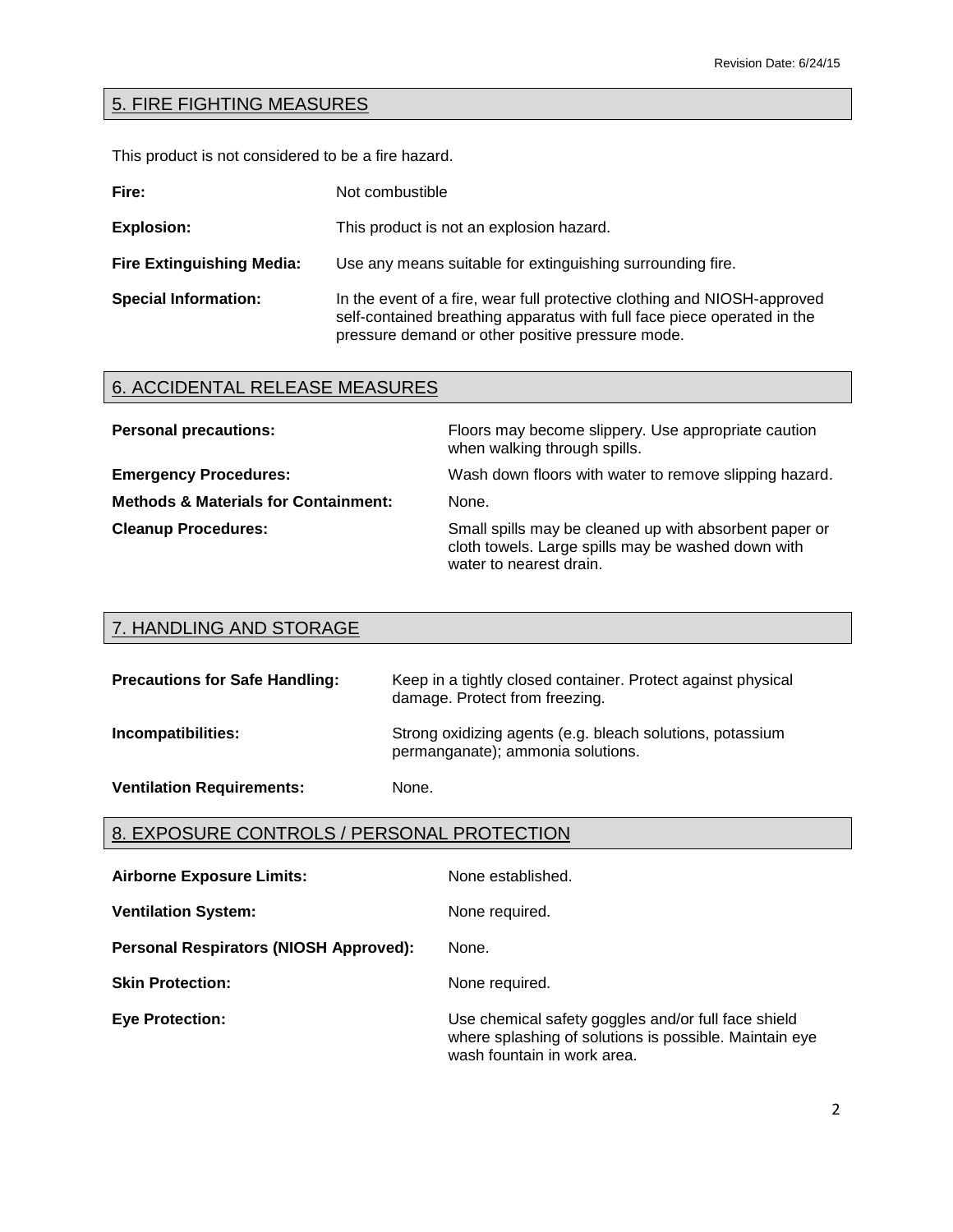# 9. PHYSICAL AND CHEMICAL PROPERTIES

| Appearance:<br>Odor:<br>Odor threshold:<br>pH:<br><b>Melting Point:</b><br><b>Boiling Point:</b> | Colorless to cloudy, slightly thick liquid.<br>Odorless to mild.<br>Not established.<br>$-7.0$<br>Not determined.<br>>100°C (212°F). |
|--------------------------------------------------------------------------------------------------|--------------------------------------------------------------------------------------------------------------------------------------|
| <b>Flammability:</b>                                                                             | None.                                                                                                                                |
| <b>Upper/Lower Flammability</b>                                                                  |                                                                                                                                      |
| or Explosive Limits:                                                                             | Not flammable or explosive.                                                                                                          |
| Vapor Pressure (mm Hg):                                                                          | No information found.                                                                                                                |
| <b>Vapor Density (Air=1):</b>                                                                    | Not determined.                                                                                                                      |
| Density:                                                                                         | 1.03                                                                                                                                 |
| Solubility:                                                                                      | 100% Soluble in water.                                                                                                               |
| <b>Partition Coefficient</b>                                                                     |                                                                                                                                      |
| (n-octanol/water):                                                                               | Not determined.                                                                                                                      |
| <b>Flash Point:</b>                                                                              | Not determined.                                                                                                                      |
| Decomposition Temperature: Not determined.                                                       |                                                                                                                                      |
| <b>Viscosity:</b>                                                                                | Not determined.                                                                                                                      |

# 10. STABILITY AND REACTIVTY

| Stability:                                                                      | Stable under ordinary conditions of use and storage. |
|---------------------------------------------------------------------------------|------------------------------------------------------|
| <b>Hazardous Decomposition Products:</b> Oxides of carbon, sulfur, Cox and Sox. |                                                      |
| <b>Hazardous Polymerization:</b>                                                | Will not occur.                                      |
| Incompatibilities:                                                              | Strong acids, strong oxidizers.                      |
| <b>Conditions to Avoid:</b>                                                     | Freezing.                                            |

# 11. TOXICOLOGICAL INFORMATION

| <b>Likely Routes of Exposure:</b><br><b>Effects of Short- and Long-term Exposure:</b><br><b>Acute Toxicity:</b><br><b>Symptom of Exposure:</b> | Skin contact.<br>Not known.<br>Not specifically determined.<br>None. |
|------------------------------------------------------------------------------------------------------------------------------------------------|----------------------------------------------------------------------|
| <b>Listed in the National Toxicological Program</b><br>(NTP) Report of Carcinogens (latest edition):                                           | No.                                                                  |
| Listed in the International Agency of Research<br>on Cancer (IARC) Monographs (latest edition):                                                | No.                                                                  |
| Found to be a Potential Carcinogen by OSHS:                                                                                                    | No.                                                                  |

# 12. ECOLOGICAL INFORMATION

| <b>Environmental Fate:</b>     | Not known.            |
|--------------------------------|-----------------------|
| <b>Environmental Toxicity:</b> | No information found. |